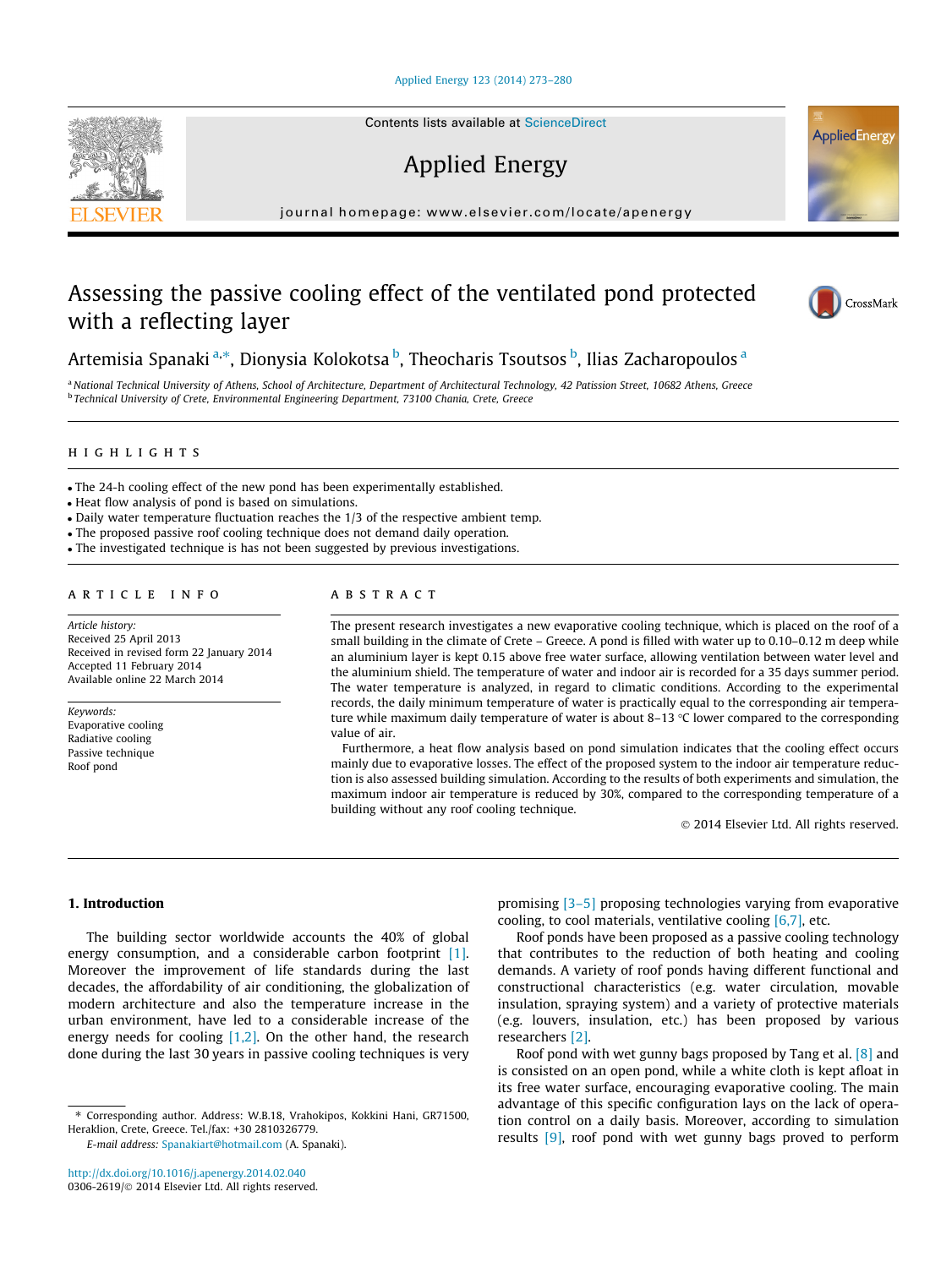better compared to roof pond with movable insulation. Apart from the passive cooling effectiveness and the lack of control needs on daily basis, the system is easy to be constructed using common, low cost materials [\[2\].](#page--1-0)

A research by Spanaki et al. [\[10\]](#page--1-0) investigated analytically the parameters affecting water temperature of a roof pond with gunny bags. According to the parametric study, the optical properties of the protecting cloth are strongly affect water temperature. The experimental part of the study  $[10]$  investigates ways to protect pond with a metallic layer while encouraging evaporative cooling. According to small scale experiments, placing a reflective layer above or below water level results to increased bottom pond temperature reduction, compared to roof pond with wet gunny bags.

To this end, the aim of the present paper is to investigate the potential of a roof pond protected with a reflective sheet above water level, placed on a building based on both experiments and simulations. The thermal analysis of the proposed system analyzes the record bottom pond temperatures, the heat dissipation mechanism and the effect of the system to the indoor air temperature. The methodology followed is separated to the following steps:

- Description of the system.
- Analysis of water temperature in regard to climate, according to the experiments.
- Heat flow analysis, based on the results of pond simulation.
- The effect of pond to the indoor air temperature, based on both experimental records and building simulation results.

#### 2. Description of ventilated pond with reflective layer

The tested pond is filled with water up to 0.10 m. An aluminium sheet is placed about 0.15 m above water level. The system is placed on the roof of a small building.

The aluminium sheet is chosen due to its long term durability and strength [\[10\]](#page--1-0) in order to be able to be exposed in ambient conditions. The total emissivity of the protective sheet is 0.04 was according to the record using the D&S Emission meter, Model AE1. The thickness of the aluminium sheet is 0.0004 m and it was measured by a Vernier calliper. The aluminium Roll's Width was 2 m. The reflectivity of aluminium sheet varies from 0.85 to 0.92 [\[11\].](#page--1-0)

The heat loss mechanism combines convection, radiation and evaporation losses. Direct solar radiation is reflected during the summer day, as shown in Fig. 1a. During the summer night, the metal surface acts as a radiator, apart from evaporative and convective heat losses as shown in Fig. 1b.

During the winter, the water can be removed and replaced by insulation panels in order to meet the building energy regulations for the heating period. As a result, the proposed system needs a seasonal operation twice a year, in turn from cooling to heating season and vice versa.

Water is totally shaded by the aluminium sheet, which reflects direct solar radiation. Part of the heat reaching water may be

absorbed and transmitted depending on the upper and lower surface conditions, and the water depth. There is not net effect of the reflection process on the water, while absorption has the effect of increasing the internal energy of water, acting as a heating storage due to its high thermal capacity  $[12]$ . Water absorbs heat from the surrounding air and the upper surface of roof, and evaporates. The energy required to sustain the evaporation comes from internal energy of water, which experiences a reduction in temperature (cooling effect).

The proposed system has a constructional similarity with the ventilated pond protected by a secondary roof that has been proposed by Givoni [\[13–15\].](#page--1-0) The difference lies on the properties of the protecting material, resulting different heat dissipation mechanism since aluminium sheet acts as a reflector during summer day, and a radiator during summer night.

#### 3. Bottom pond temperatures according to the experiments

#### 3.1. Experimental set-up

The experiments were conducted from June to August 2011, on the Campus of Technical University of Crete in Chania – Greece. The climatic data was obtained from meteorological station of the Institute of Environmental Research, of the National Observatory of Athens, placed on the site of the experiments. The altitude of the site is 137 m, while the exact coordinates are: latitude  $24^{\circ}04'09''$ E and longitude and  $35^{\circ}32'00''$ N.

The ventilated pond with aluminium layer is placed on a flat roof of a  $6 \text{ m}^2$  stand alone building, shown in [Fig. 2](#page--1-0). The plan of the building is depicted in [Fig. 3](#page--1-0). Roof and wall section is shown in [Fig. 4](#page--1-0)(a) and (b) respectively. Building's roof is partly insulated, as shown in Fig.  $4(a)$ . Insulation panels inhibit heat transfer from the indoor air to water. The infrared pictures listed in [Fig. 5\(](#page--1-0)a)– (d), show the different temperature patterns of the insulated and non-insulated parts. According to the experimental records, the temperature deviation between insulated and non-insulated parts varies from 1 to 3  $\degree$ C, while the average temperature difference is  $2 °C$ .

The roof is externally smeared with waterproof cementations. The pond's perimeter is consisted of a wooden frame. A polyethylene sheet (nylon) is placed inside the pond for waterproofing. Small beams attached to the perimeter supporting the aluminium layer, as shown in [Fig. 6](#page--1-0). A floater keeps the water level at 0.10– 0.12 m. A photo of the upper view of the pond is shown in [Fig. 7](#page--1-0).

The metering equipment consists of 8 temperature recorders T-Logg 100 placed on the internal surface of the roof and in the bottom of the pond. The internal air temperature and humidity are recorded by 2 loggers temperature – humidity T-Logg 100E brand Greisinger electronic. The loggers have a resolution of 0.1 °C and accuracy of measured values  $\pm$  0.5 °C. Minisoft and GSOFT 40 K software is used for data transferring. The water consumption is recorded by a water meter.



Fig. 1. Ventilated pond with aluminium layer during summer day (a) and night (b).